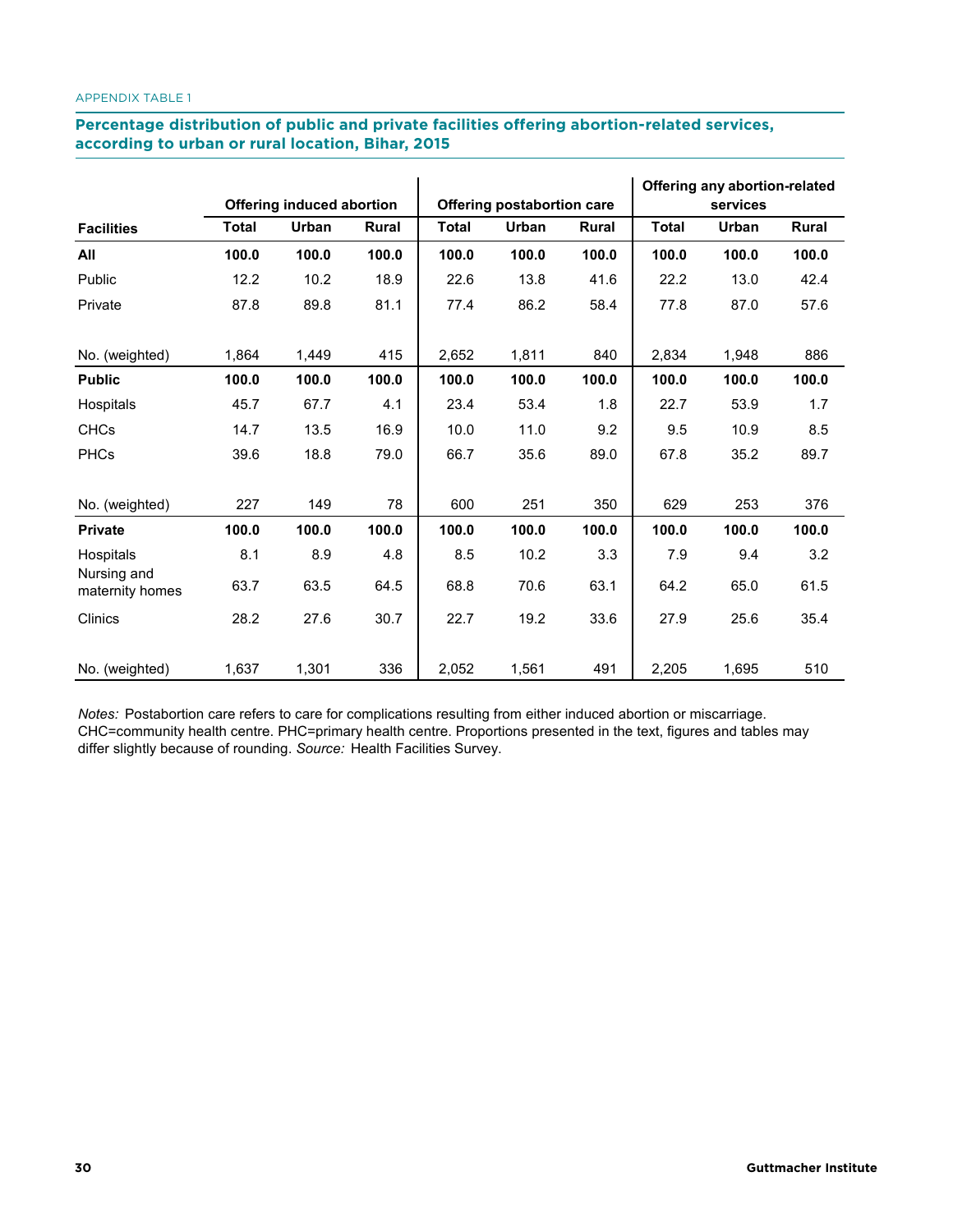# Among facilities providing induced abortion, percentage distribution by method offered **and facility type, Bihar, 2015 offered and facility type, Bihar, 2015**

|                                |                                   | % distribution of facilities by method category |                                  |                                          |              |  |  |
|--------------------------------|-----------------------------------|-------------------------------------------------|----------------------------------|------------------------------------------|--------------|--|--|
| <b>Facilities</b>              | Weighted no.<br>offering abortion | <b>Only MMA</b>                                 | <b>Only surgical</b><br>abortion | <b>Both MMA and</b><br>surgical abortion | <b>Total</b> |  |  |
| All                            | 1,864                             | 11.0                                            | 13.8                             | 75.2                                     | 100.0        |  |  |
| <b>Public</b>                  | 227                               | 18.0                                            | 30.5                             | 51.5                                     | 100.0        |  |  |
| Hospitals                      | 104                               | 1.6                                             | 40.7                             | 57.7                                     | 100.0        |  |  |
| <b>CHCs</b>                    | 33                                | 11.4                                            | 28.4                             | 60.2                                     | 100.0        |  |  |
| <b>PHCs</b>                    | 90                                | 39.4                                            | 19.4                             | 41.2                                     | 100.0        |  |  |
| <b>Private</b>                 | 1,637                             | 10.1                                            | 11.5                             | 78.5                                     | 100.0        |  |  |
| Hospitals                      | 132                               | 17.0                                            | 0.0                              | 83.0                                     | 100.0        |  |  |
| Nursing and<br>maternity homes | 1,043                             | 0.0                                             | 13.4                             | 86.6                                     | 100.0        |  |  |
| <b>Clinics</b>                 | 462                               | 30.8                                            | 10.2                             | 59.0                                     | 100.0        |  |  |

*Notes:* MMA=medical methods of abortion. Surgical abortion=dilatation and curettage, dilatation and evacuation, and vacuum aspiration. CHC=community health centre. PHC=primary health centre. Proportions presented in the text, figures and tables may differ slightly because of rounding. *Source:* Health Facilities Survey.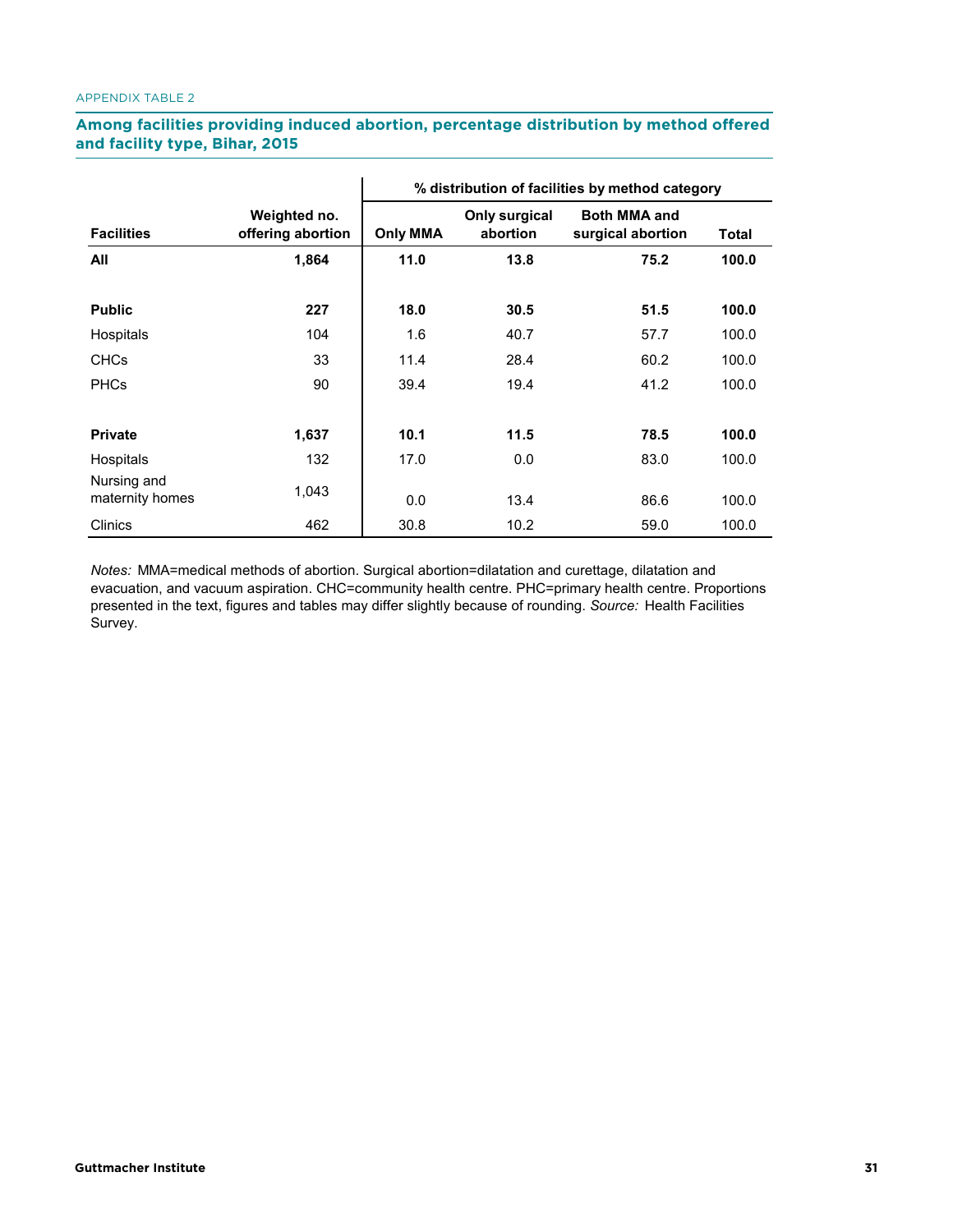**Number of facilities providing postabortion care and proportion offering these services 24 hours a day, seven days a week, by facility type and location, Bihar, 2015 facility type and location, Bihar, 2015 APPENDIX TABLE 3. Number of facilities providing postabortion care and proportion offering these services 24 hours a day, seven days a week, by** 

| <b>Facilities</b>           | Weighted no. of<br>facilities offering<br><b>PAC services</b> | % of facilities<br>offering PAC that<br>offer it 24-7 |
|-----------------------------|---------------------------------------------------------------|-------------------------------------------------------|
| <b>ALL</b>                  | 2,652                                                         | 72.8                                                  |
| <b>OWNERSHIP</b>            |                                                               |                                                       |
| <b>Public</b>               | 600                                                           | 57.8                                                  |
| Hospitals                   | 140                                                           | 72.3                                                  |
| <b>CHCs</b>                 | 60                                                            | 72.4                                                  |
| PHCs                        | 400                                                           | 51.6                                                  |
| <b>Private</b>              | 2,052                                                         | 77.7                                                  |
| Hospitals                   | 175                                                           | 77.0                                                  |
| Nursing and maternity homes | 1,412                                                         | 78.9                                                  |
| Clinics                     | 465                                                           | 74.6                                                  |
| <b>LOCATION</b>             |                                                               |                                                       |
| Urban                       | 1,811                                                         | 81.0                                                  |
| Public                      | 251                                                           | 79.9                                                  |
| Private                     | 1,561                                                         | 81.2                                                  |
| <b>Rural</b>                | 840                                                           | 56.3                                                  |
| Public                      | 350                                                           | 40.8                                                  |
| Private                     | 491                                                           | 67.5                                                  |

*Notes:* PAC=postabortion care; refers to care for complications resulting from either induced abortion or miscarriage. CHC=community health centre. PHC=primary health centre. Proportions presented in the text, figures and tables may differ slightly because of rounding. *Source:* Health Facilities Survey.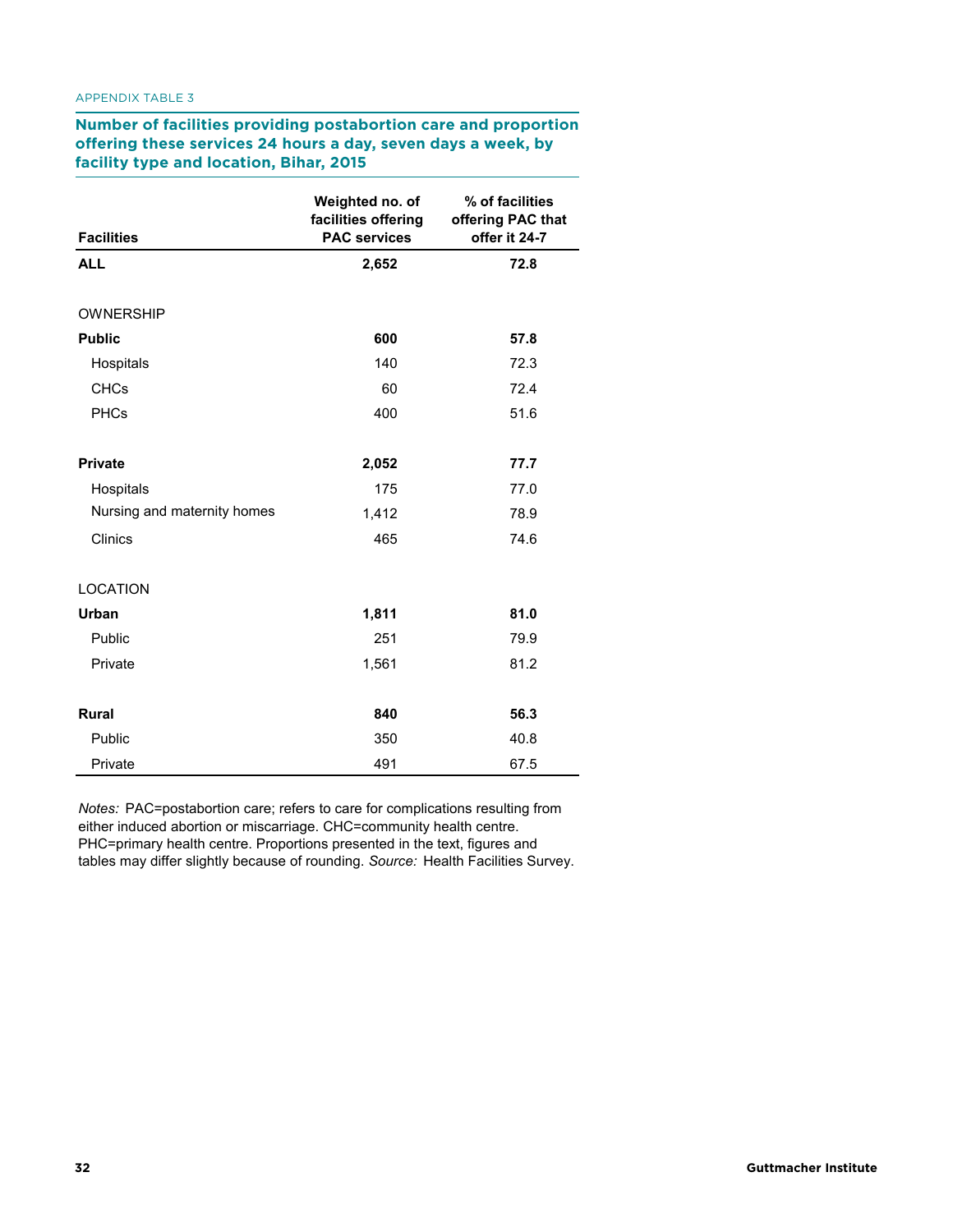# **Meighted total number of facility-based abortions, average annual number of abortions provided by facilities and percentage distribution of abortions, by facility type, Bihar, 2015 provided by facilities and percentage distribution of abortions, by facility type, Bihar, 2015**

 $\overline{1}$ 

|                                    | Annual no. of               |                                        | Average annual                        | % distribution of abortions by<br>facility type |         |  |
|------------------------------------|-----------------------------|----------------------------------------|---------------------------------------|-------------------------------------------------|---------|--|
| <b>Facilities</b>                  | facility-based<br>abortions | No. of facilities<br>offering abortion | no. of abortion<br>cases per facility | Within ownership<br>categories                  | Overall |  |
| All                                | 185,200                     | 1,864                                  | 100                                   | 100.0                                           | 100.0   |  |
| <b>Public</b>                      | 14,800                      | 227                                    | 70                                    | 100.0                                           | 8.0     |  |
| Hospitals                          | 9,600                       | 104                                    | 90                                    | 65.1                                            | 5.2     |  |
| <b>CHCs</b>                        | 2,000                       | 33                                     | 60                                    | 13.8                                            | 1.1     |  |
| <b>PHCs</b>                        | 3,100                       | 90                                     | 30                                    | 21.2                                            | 1.7     |  |
| <b>Private</b>                     | 170,400                     | 1,637                                  | 100                                   | 100.0                                           | 92.0    |  |
| Hospitals                          | 11,300                      | 132                                    | 90                                    | 6.6                                             | 6.1     |  |
| Nursing and maternity<br>homes     | 104,900                     | 1,043                                  | 100                                   | 61.6                                            | 56.7    |  |
| Clinics                            | 54,100                      | 462                                    | 120                                   | 31.8                                            | 29.2    |  |
| Private registered                 | 86,700                      | 365                                    | 240                                   | 100.0                                           | 46.8    |  |
| Hospitals<br>Nursing and maternity | 2,700                       | 32                                     | 80                                    | 3.1                                             | 1.4     |  |
| homes                              | 49,200                      | 265                                    | 190                                   | 56.7                                            | 26.6    |  |
| Clinics                            | 34,900                      | 68                                     | 510                                   | 40.2                                            | 18.8    |  |
| Private unregistered               | 83,600                      | 1,272                                  | 70                                    | 100.0                                           | 45.2    |  |
| Hospitals                          | 8,600                       | 100                                    | 90                                    | 10.3                                            | 4.6     |  |
| Nursing and maternity              |                             |                                        |                                       |                                                 |         |  |
| homes                              | 55,800                      | 777                                    | 70                                    | 66.7                                            | 30.1    |  |
| Clinics                            | 19,300                      | 395                                    | 50                                    | 23.1                                            | 10.4    |  |

*Notes:* CHC=community health centre. PHC=primary health centre. Total excludes a small number of abortions provided by NGOs not included in the HFS. Numbers may not add to totals because of rounding. Proportions presented in the text, figures and tables may differ slightly because of rounding. *Source:* Health Facilities Survey.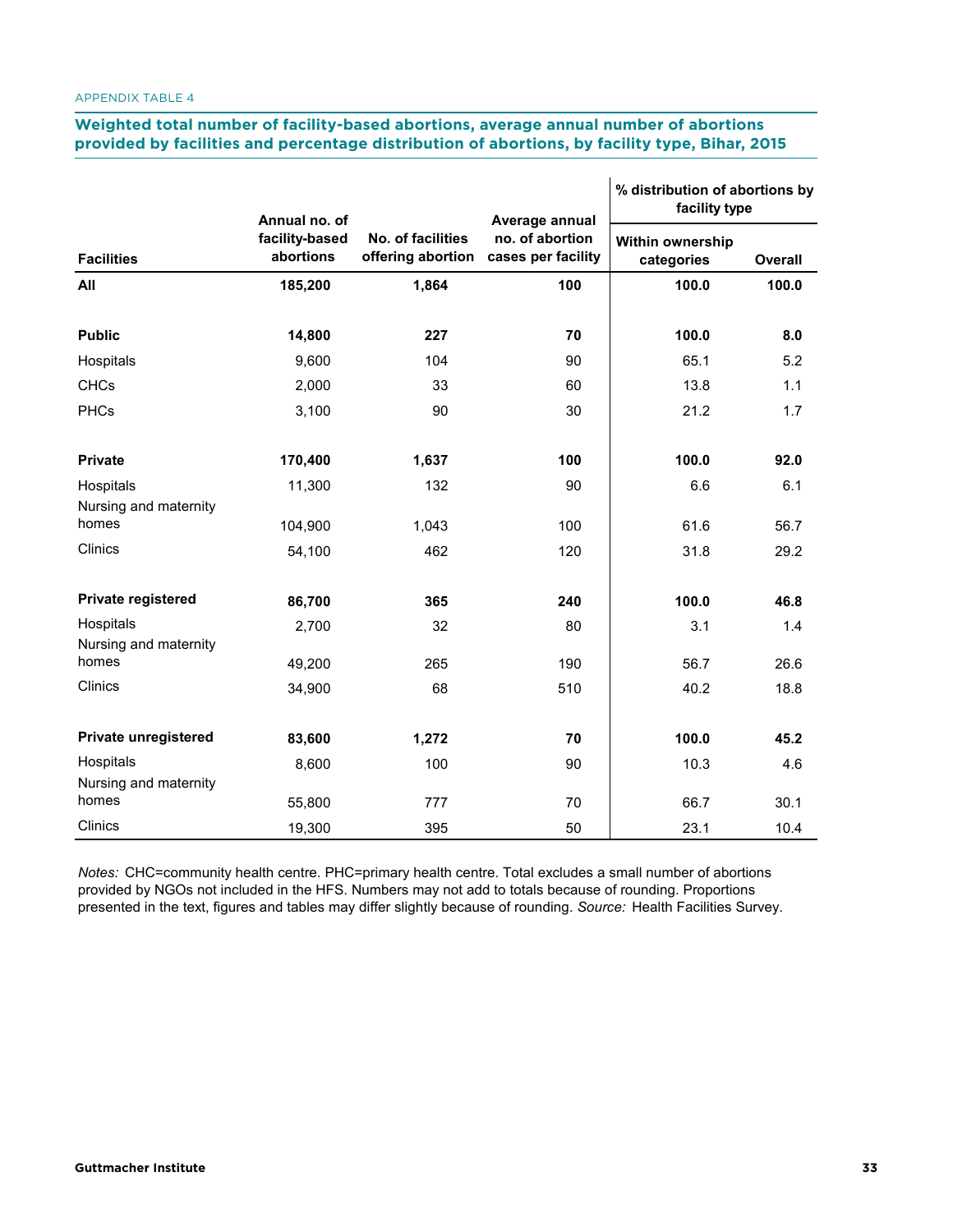## Percentage distribution of facility-based abortions by gestational duration and by trimester, **according to facility type, Bihar, 2015 according to facility type, Bihar, 2015**

|                                    | Annual no. of  |       | % distribution by gestational duration |           |       |              |              | % distribution by trimester |              |  |
|------------------------------------|----------------|-------|----------------------------------------|-----------|-------|--------------|--------------|-----------------------------|--------------|--|
|                                    | facility-based | $8$   | $8 - 12$                               | $13 - 20$ | $>20$ |              |              |                             |              |  |
| <b>Facilities</b>                  | abortions      | weeks | weeks                                  | weeks     | weeks | <b>Total</b> | <b>First</b> | Second                      | <b>Total</b> |  |
| All                                | 185,200        | 52.3  | 39.1                                   | 8.5       | 0.2   | 100.0        | 91.4         | 8.6                         | 100.0        |  |
| <b>Public</b>                      | 14,800         | 46.9  | 42.1                                   | 11.0      | 0.0   | 100.0        | 89.0         | 11.0                        | 100.0        |  |
| Hospitals                          | 9,600          | 42.0  | 48.0                                   | 10.0      | 0.0   | 100.0        | 90.0         | 10.0                        | 100.0        |  |
| <b>CHCs</b>                        | 2,000          | 43.2  | 28.5                                   | 28.3      | 0.0   | 100.0        | 71.7         | 28.3                        | 100.0        |  |
| <b>PHCs</b>                        | 3,100          | 64.4  | 32.6                                   | 3.1       | 0.0   | 100.0        | 96.9         | 3.1                         | 100.0        |  |
| Private                            | 170,400        | 52.8  | 38.9                                   | 8.2       | 0.2   | 100.0        | 91.6         | 8.4                         | 100.0        |  |
| Hospitals<br>Nursing and maternity | 11,300         | 49.1  | 39.2                                   | 11.7      | 0.0   | 100.0        | 88.3         | 11.7                        | 100.0        |  |
| homes                              | 104,900        | 55.9  | 34.8                                   | 9.0       | 0.3   | 100.0        | 90.7         | 9.3                         | 100.0        |  |
| Clinics                            | 54,100         | 47.5  | 46.6                                   | 5.9       | 0.0   | 100.0        | 94.1         | 5.9                         | 100.0        |  |
| Private registered                 | 86,700         | 54.0  | 34.1                                   | 11.8      | 0.2   | 100.0        | 88.0         | 12.0                        | 100.0        |  |
| Hospitals<br>Nursing and maternity | 2,700          | 44.6  | 49.1                                   | 6.4       | 0.0   | 100.0        | 93.6         | 6.4                         | 100.0        |  |
| homes                              | 49,200         | 63.9  | 21.7                                   | 14.1      | 0.3   | 100.0        | 85.6         | 14.4                        | 100.0        |  |
| Clinics                            | 34,900         | 40.8  | 50.4                                   | 8.9       | 0.0   | 100.0        | 91.1         | 8.9                         | 100.0        |  |
| Private unregistered               | 83,600         | 51.5  | 43.8                                   | 4.6       | 0.1   | 100.0        | 95.3         | 4.7                         | 100.0        |  |
| Hospitals<br>Nursing and maternity | 8,600          | 50.5  | 36.2                                   | 13.3      | 0.0   | 100.0        | 86.7         | 13.3                        | 100.0        |  |
| homes                              | 55,800         | 48.8  | 46.4                                   | 4.6       | 0.2   | 100.0        | 95.2         | 4.8                         | 100.0        |  |
| Clinics                            | 19,300         | 59.7  | 39.7                                   | 0.6       | 0.0   | 100.0        | 99.4         | 0.6                         | 100.0        |  |

*Notes:* CHC=community health centre. PHC=primary health centre. Total excludes a small number of abortions provided by NGOs not included in the HFS. Numbers may not add to totals because of rounding. Proportions presented in the text, figures and tables may differ slightly because of rounding. *Source:* Health Facilities Survey.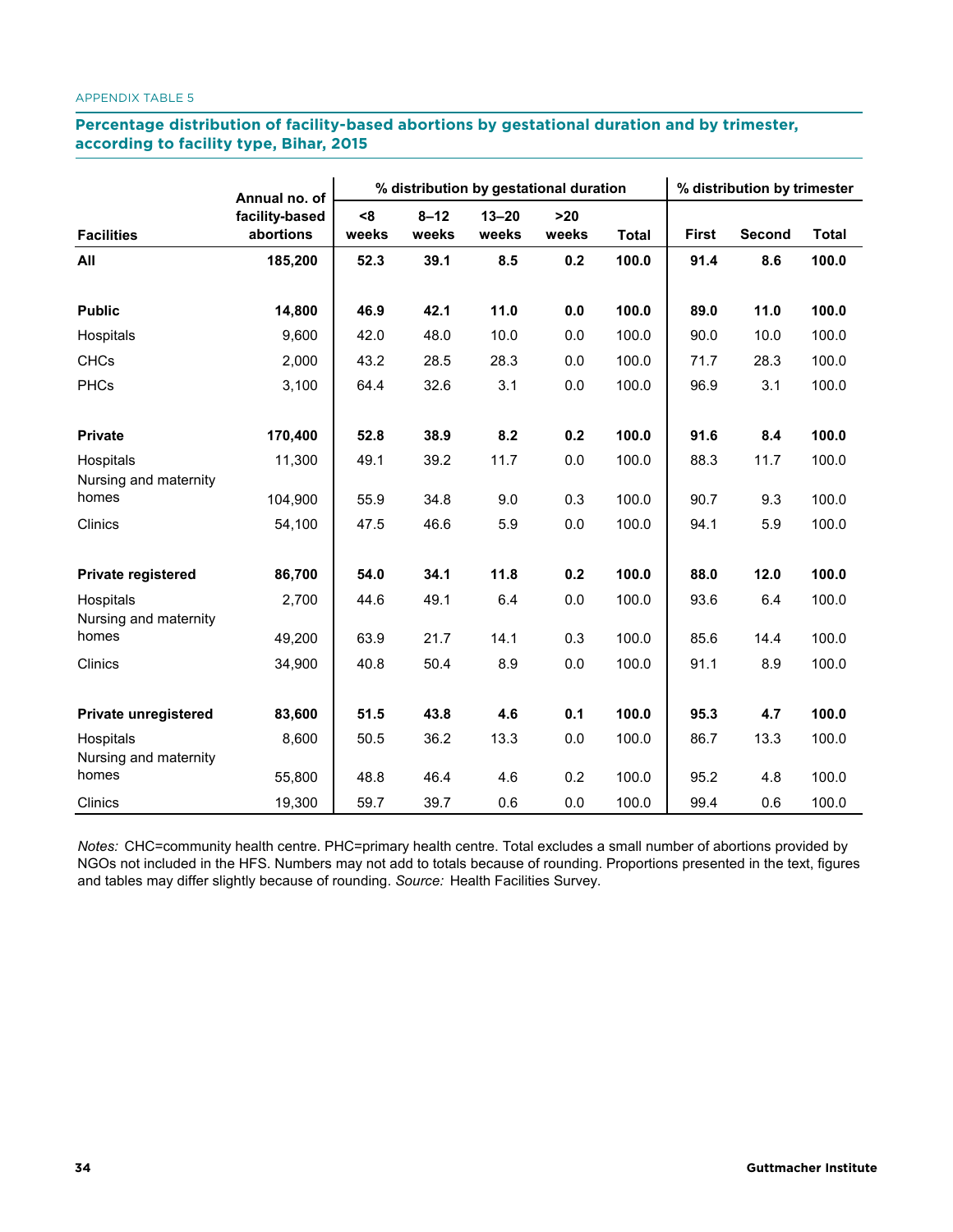#### APPENDIX TABLE 6 **APPENDIX TABLE 6. Percentage distribution of facility-based abortions by method, according to facility type,**

## Percentage distribution of facility-based abortions by method, according to facility type, Bihar, **2015**

|                                    |                             | % distribution of abortions by method |      |                 |            |               |              |  |
|------------------------------------|-----------------------------|---------------------------------------|------|-----------------|------------|---------------|--------------|--|
|                                    | Annual no. of               |                                       |      | <b>Surgical</b> |            |               |              |  |
| <b>Facilities</b>                  | facility-based<br>abortions | <b>MMA</b>                            | All  | <b>MVA</b>      | <b>EVA</b> | D&C or<br>D&E | <b>Total</b> |  |
| All                                | 185,200                     | 26.5                                  | 73.5 | 34.2            | 8.7        | 30.5          | 100.0        |  |
| <b>Public</b>                      | 14,800                      | 35.6                                  | 64.4 | 31.4            | 3.7        | 29.3          | 100.0        |  |
| Hospitals                          | 9,600                       | 26.6                                  | 73.4 | 37.7            | 5.7        | 30.0          | 100.0        |  |
| <b>CHCs</b>                        | 2,000                       | 34.2                                  | 65.8 | 39.2            | 0.0        | 26.6          | 100.0        |  |
| <b>PHCs</b>                        | 3,100                       | 64.2                                  | 35.8 | 6.7             | 0.0        | 29.2          | 100.0        |  |
| <b>Private</b>                     | 170,400                     | 25.8                                  | 74.2 | 34.4            | 9.2        | 30.6          | 100.0        |  |
| Hospitals                          | 11,300                      | 18.2                                  | 81.8 | 38.9            | 11.0       | 31.8          | 100.0        |  |
| Nursing and maternity<br>homes     | 104,900                     | 22.2                                  | 77.8 | 29.1            | 13.1       | 35.6          | 100.0        |  |
| Clinics                            | 54,100                      | 34.3                                  | 65.7 | 43.7            | 1.2        | 20.8          | 100.0        |  |
| Private registered                 | 86,700                      | 20.3                                  | 79.7 | 44.1            | 10.4       | 25.2          | 100.0        |  |
| Hospitals<br>Nursing and maternity | 2,700                       | 47.8                                  | 52.2 | 10.3            | 21.9       | 20.0          | 100.0        |  |
| homes                              | 49,200                      | 20.4                                  | 79.6 | 31.3            | 17.0       | 31.3          | 100.0        |  |
| <b>Clinics</b>                     | 34,900                      | 18.2                                  | 81.8 | 64.7            | 0.1        | 17.0          | 100.0        |  |
| <b>Private unregistered</b>        | 83,600                      | 31.4                                  | 68.6 | 24.4            | 7.9        | 36.3          | 100.0        |  |
| Hospitals<br>Nursing and maternity | 8,600                       | 9.0                                   | 91.0 | 47.9            | 7.6        | 35.5          | 100.0        |  |
| homes                              | 55,800                      | 23.8                                  | 76.2 | 27.2            | 9.7        | 39.4          | 100.0        |  |
| Clinics                            | 19,300                      | 63.4                                  | 36.6 | 6.0             | 3.0        | 27.6          | 100.0        |  |

*Notes:* MMA=medical methods of abortion. MVA=manual vacuum aspiration. EVA=electric vacuum aspiration. D&C=dilatation and curettage. D&E=dilatation and evacuation. CHC=community health centre. PHC=primary health centre. Total excludes a small number of abortions provided by NGOs not included in the HFS. Numbers may not add to totals because of rounding. Proportions presented in the text, figures and tables may differ slightly because of rounding. *Source:* Health Facilities Survey.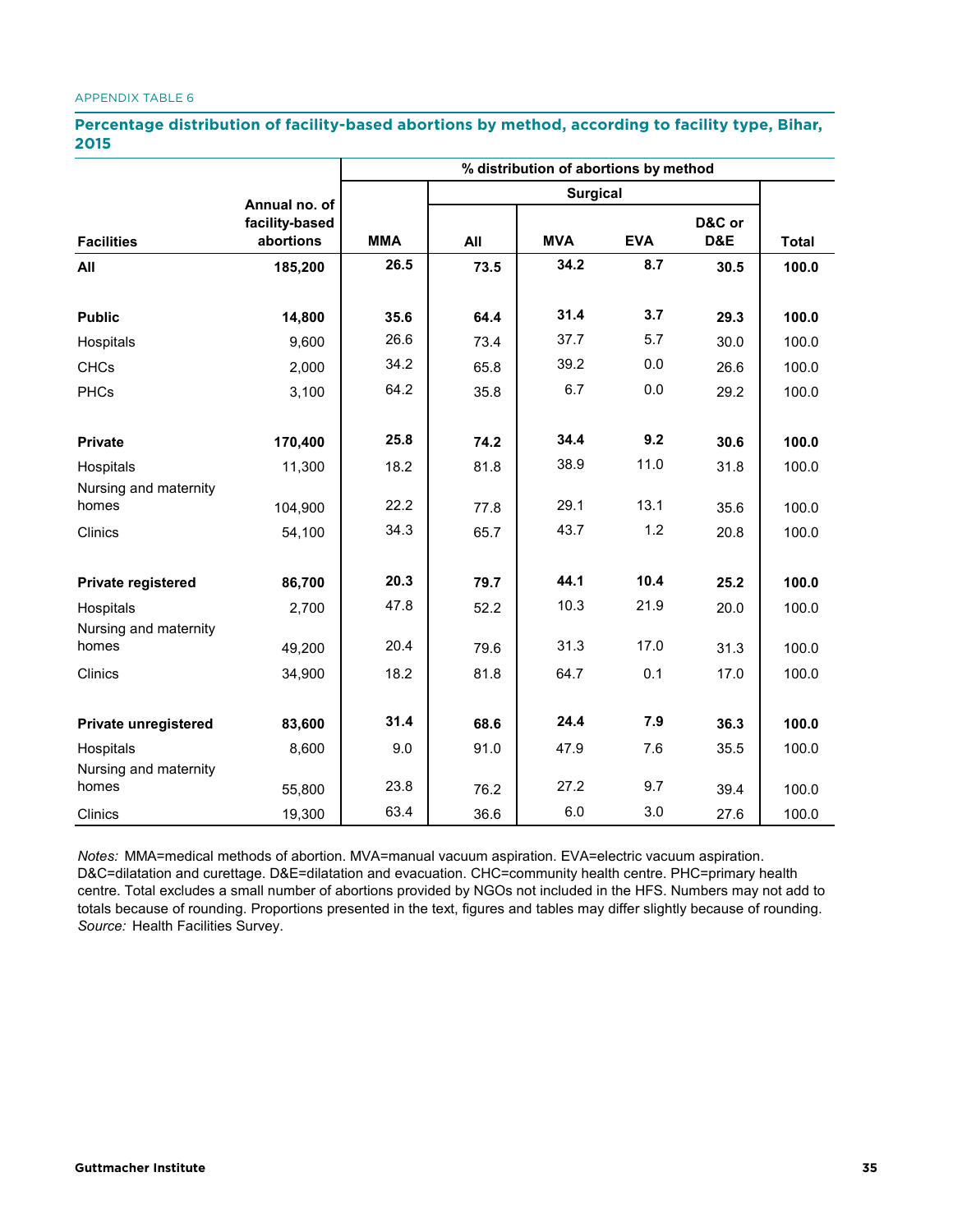Weighted total number of treated cases of complications related to induced abortion or miscarriage, **and proportion of cases by complication diagnosis, Bihar, 2015 and proportion of cases by complication diagnosis, Bihar, 2015**

|                   |                                        | % of cases, by type of complication       |                                           |                                      |                                                     |                                              |               |              |  |  |  |
|-------------------|----------------------------------------|-------------------------------------------|-------------------------------------------|--------------------------------------|-----------------------------------------------------|----------------------------------------------|---------------|--------------|--|--|--|
| <b>Facilities</b> | Annual no. of<br>complication<br>cases | Incomplete<br>abortion from<br><b>MMA</b> | Incomplete<br>abortion from<br>any method | Prolonged or<br>abnormal<br>bleeding | Infection of<br>the uterus/<br>surrounding<br>areas | Injury/<br>perforation/<br><b>laceration</b> | <b>Sepsis</b> | <b>Shock</b> |  |  |  |
| All               | 360,500                                | 51.2                                      | 32.0                                      | 29.7                                 | 16.4                                                | 8.8                                          | 5.0           | 3.7          |  |  |  |
| Public            | 76.800                                 | 55.8                                      | 42.1                                      | 37.0                                 | 23.6                                                | 16.3                                         | 8.3           | 7.6          |  |  |  |
| Private           | 283.600                                | 49.9                                      | 29.2                                      | 27.7                                 | 14.5                                                | 6.7                                          | 4.0           | 2.7          |  |  |  |

*Notes:* More than one type of complication may be reported per case. Numbers may not add to totals because of rounding. Proportions presented in the text, figures and tables may differ slightly because of rounding. *Source* : Health Facilities Survey.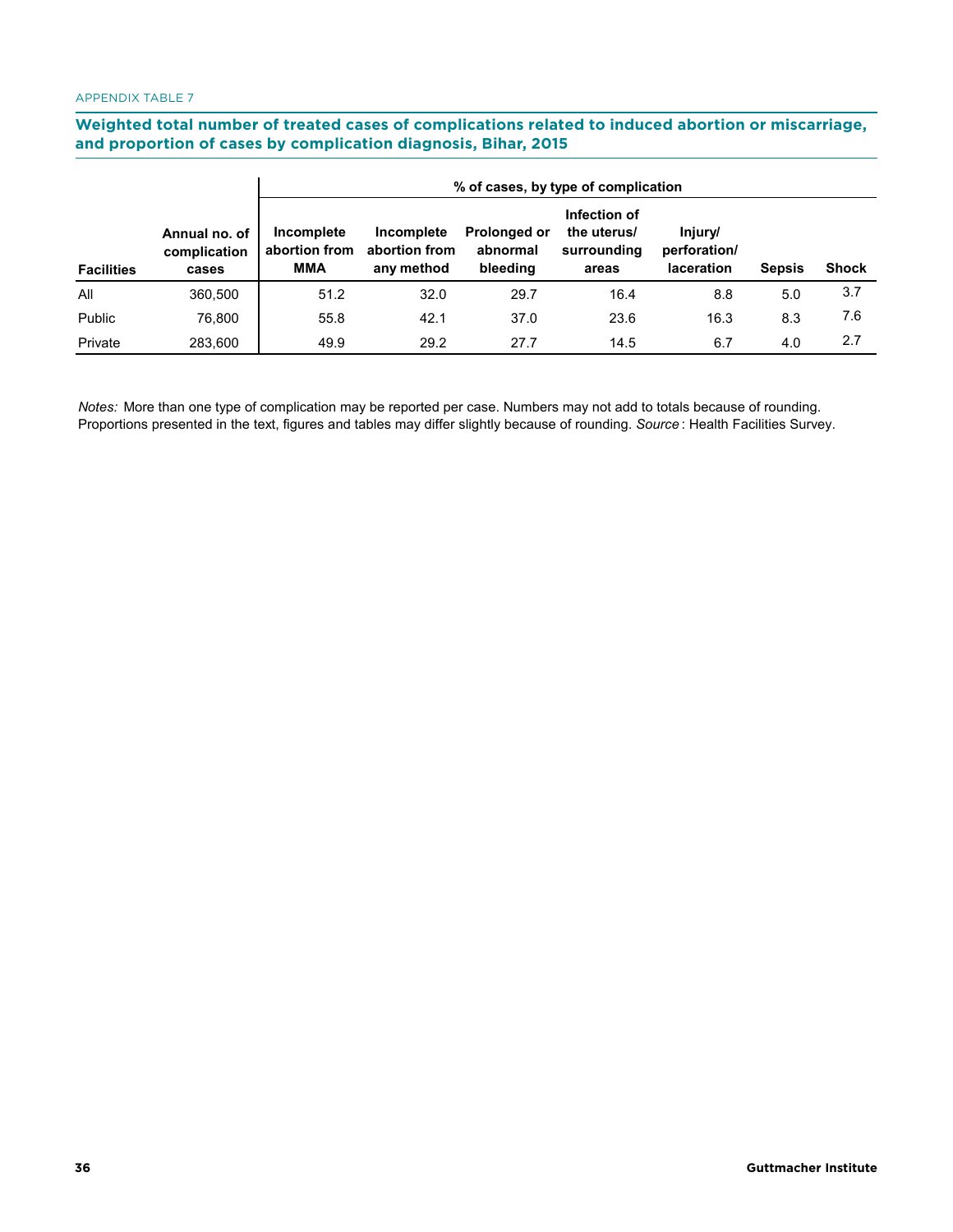# **Profile of married women aged 15-49\* and of those who had an abortion in the three years preceding the survey, Bihar, 2015–2016 preceding the survey, Bihar, 2015–2016**

|                             |                | All women 15-49 |                               | Women 15-49 who had an abortion |          |                   |  |
|-----------------------------|----------------|-----------------|-------------------------------|---------------------------------|----------|-------------------|--|
|                             |                | Weighted        |                               |                                 | Weighted | <b>Unweighted</b> |  |
| Characteristic              | % distribution | no.             | Unweighted no. % distribution |                                 | no.      | no.               |  |
| <b>Residence</b>            |                |                 |                               |                                 |          |                   |  |
| Urban                       | 13.4           | 6,157           | 6,096                         | 15.8                            | 30       | 38                |  |
| Rural                       | 86.6           | 39,655          | 39,716                        | 84.2                            | 159      | 160               |  |
| Caste/tribe                 |                |                 |                               |                                 |          |                   |  |
| Scheduled caste             | 19.2           | 8,784           | 8,882                         | 15.5                            | 29       | 30                |  |
| Scheduled tribe             | 3.4            | 1,576           | 1,335                         | 1.9                             | 4        | 3                 |  |
| Other Backward Class        | 59.0           | 27,049          | 27,295                        | 60.3                            | 113      | 118               |  |
| Other/none                  | 17.8           | 8,403           | 8,300                         | 22.4                            | 42       | 47                |  |
| Age-group                   |                |                 |                               |                                 |          |                   |  |
| $20$                        | 22.0           | 10,057          | 10,089                        | 4.9                             | 9        | 9                 |  |
| $20 - 24$                   | 17.0           | 7,779           | 7,897                         | 19.4                            | 37       | 43                |  |
| $25 - 29$                   | 16.9           | 7,753           | 7,613                         | 42.6                            | 80       | 80                |  |
| $30 - 34$                   | 13.5           | 6,162           | 6,171                         | 12.0                            | 23       | 27                |  |
| $\geq 35$                   | 30.6           | 14,061          | 14,042                        | 21.1                            | 40       | 39                |  |
| <b>Births</b>               |                |                 |                               |                                 |          |                   |  |
| $\mathbf 0$                 | 28.8           | 13,179          | 13,305                        | 4.6                             | 9        | 8                 |  |
| $\mathbf{1}$                | 10.3           | 4,730           | 4,660                         | 11.8                            | 22       | 25                |  |
| $\overline{c}$              | 15.3           | 7,009           | 7,027                         | 33.0                            | 62       | 71                |  |
| $\geq$ 3                    | 45.6           | 20,894          | 20,820                        | 50.6                            | 95       | 94                |  |
| Marital duration (in years) |                |                 |                               |                                 |          |                   |  |
| $0 - 2$                     | 13.2           | 4,710           | 4,697                         | 5.0                             | 9        | 11                |  |
| $3 - 5$                     | 12.3           | 4,373           | 4,384                         | 17.4                            | 32       | 37                |  |
| $6 - 15$                    | 35.2           | 12,542          | 12,526                        | 59.2                            | 109      | 110               |  |
| $\geq 16$                   | 39.4           | 14,042          | 14,026                        | 18.4                            | 34       | 37                |  |
| <b>Education (in years)</b> |                |                 |                               |                                 |          |                   |  |
| 0                           | 47.8           | 21,880          | 21,588                        | 34.0                            | 64       | 64                |  |
| $1 - 5$                     | 10.3           | 4,695           | 4,647                         | 15.9                            | 30       | 29                |  |
| $6 - 11$                    | 29.9           | 13,688          | 13,885                        | 34.1                            | 64       | 71                |  |
| $\geq$ 12                   | 12.1           | 5,549           | 5,692                         | 16.1                            | 30       | 34                |  |
| <b>Total</b>                | 100.0          | 45,812          | 45,812                        | 100.0                           | 188      | 198               |  |

\*Three unmarried women were included in the survey. They were excluded from the "marital duration" measure. *Note:*  Proportions presented in the text, figures and tables may differ slightly because of rounding. *Source:* reference 27. \*Three unmarried women were included in the survey. They were excluded from the "marital duration" measure. *Note:* Proportions presented in the text, figures and tables may differ slightly because of rounding. *Source:* reference 27.